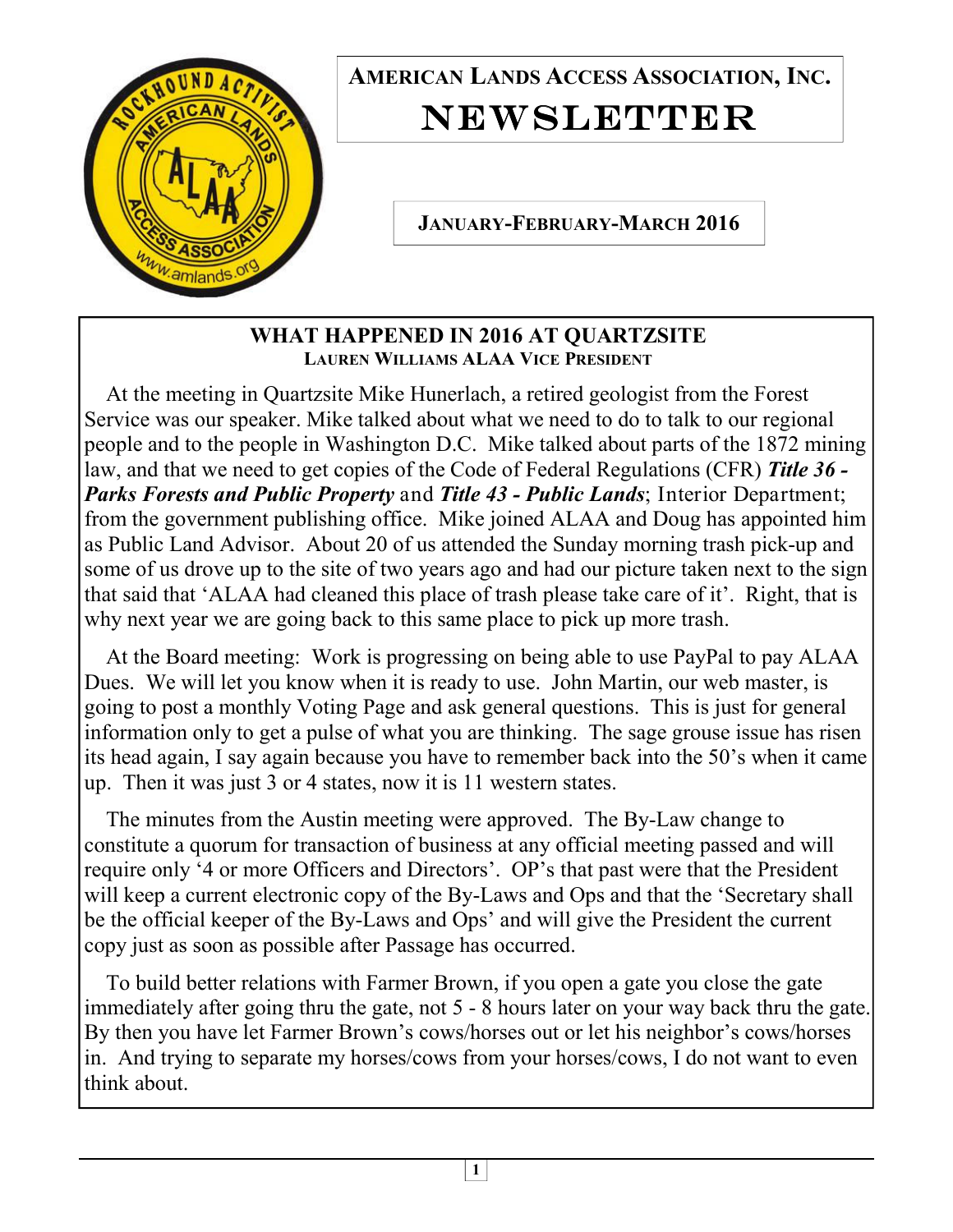

#### **TABLE OF CONTENTS**

| REQUIEM IN PACEM - JON SPUNAUGLE  3 |
|-------------------------------------|
|                                     |
|                                     |
| ALAA MEMBER CLUB SHOWDATES  6       |
|                                     |
|                                     |
|                                     |

| HELP FOR WASHINGTON CONSTITUENTS  8                     |
|---------------------------------------------------------|
|                                                         |
|                                                         |
| More Monument Designations - Continued … 11             |
| ALTERNATE MEANINGS OF COMMON WORDS ……… 11               |
| REMOVING POLICE POWERS FROM BLM $\&$ USFS $\,\cdots$ 12 |
|                                                         |
|                                                         |
| APPLICATION / RENEWAL FORM  14                          |
|                                                         |

#### **WELCOME NEW MEMBERS**

#### **INDIVIDUAL**

Edwin & Sharon Anderson, Lebanon, Oregon Terry & Jean Bozarth, Valley Center, California Ellen Ferrell, Upland California Scott & Amy Martin, Flagstaff, Arizona John & Lourdes Meek, Issaquah, Washington

#### **GROUP**

Nevada Co. Gem & Mineral Society, Nevada City, California Pasadena Lapidary Society, Pasadena, California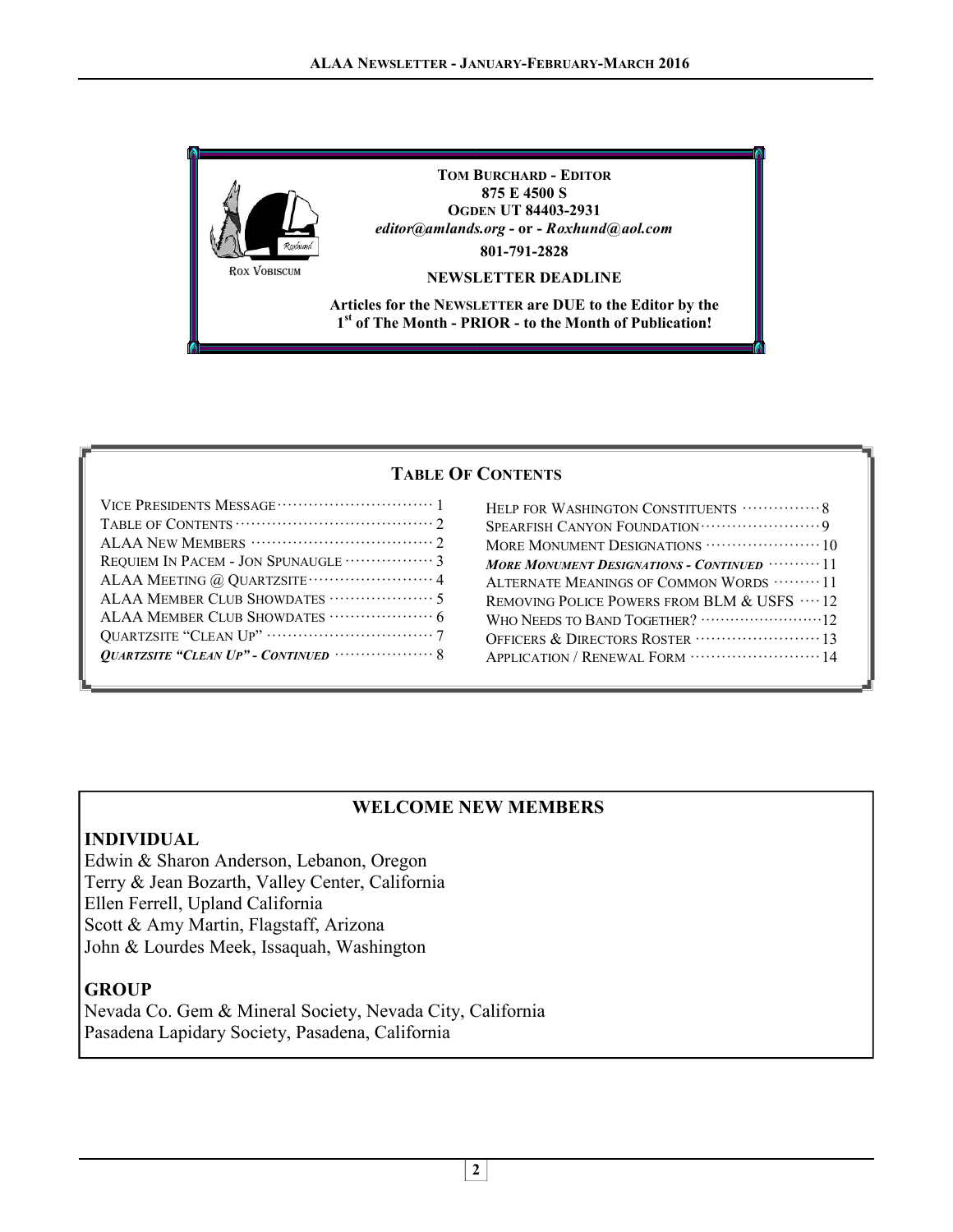

#### **JON SPUNAUGLE**

 To those who knew him, Jon was larger than life. He used his background as an IRS agent to look at things with a different perspective. Analytical and a stickler for detail, it was Jon who brought about the downfall of the AFMS Treasurer and Treasurer of the AFMS Scholarship Foundation (one and the same person). It was Jon who uncovered discrepancies in the funds of the AFMS Scholarship Foundation that led to the resignation of a man who took thousands of dollars out of the Scholarship Fund, something Jon made sure would never happen again by changing the bylaws and operating regulations pertaining to the

Foundation.

 Jon was President of the Northwest Federation of Mineralogical Societies in 1991-92 and was a pillar of the Northwest Federation and helped with their Endowment Fund and investments right up to the point in 2015 when he learned he had terminal cancer.

 Jon was also President of the fledgling American Lands Access Association, the legislative arm of the American Federation of Mineralogical Societies. While balancing both the NFMS and ALAA  $\overline{\mathbf{s}}$  ine American rederation of Mineralogical Societies. While balancing both the NFMS and ALAA  $\overline{\mathbf{s}}$  jobs, Jon took on the infamous (for rockhounds) Max Baucus' Paleontological Resources Protection  $\overline{\mathbf{s}}$  jobs, Jon took on the infamous (for rockhounds) Max Baucus' Paleontological Resources Protection i<br>D that brought attention to what was occurring and the bill died in the Senate.

 Jon was the Treasurer of the AFMS Scholarship Foundation from about 2003 to his diagnosis of cancer in 2015. He spent time researching all the earlier recipients of the Scholarships and wrote about them in the AFMS Newsletter from time to time. Jon did the investments of the Fund and took pleasure in sending checks to the twelve recipients each year.

 On the lighter side, Jon enjoyed faceting and was involved with the Inter-Mountain Faceters until the organization retired. Involved with Ed Romack and the late Richard Glismann and the late Carl Unruh, and several others…. the group became famous for their extraordinary large faceted stones.

 Jon was also a barbecue chef of extraordinary talents and many times during the Northwest Federation shows shared his talents with him many friends throughout the rockhound world.

 We mourn the loss of a great light, but know he is with his wife Sandy who was taken way too early in their marriage and whom he never forgot.

Go with God, Jon, , , you deserve it.

Shirley Leeson, AFMS Historian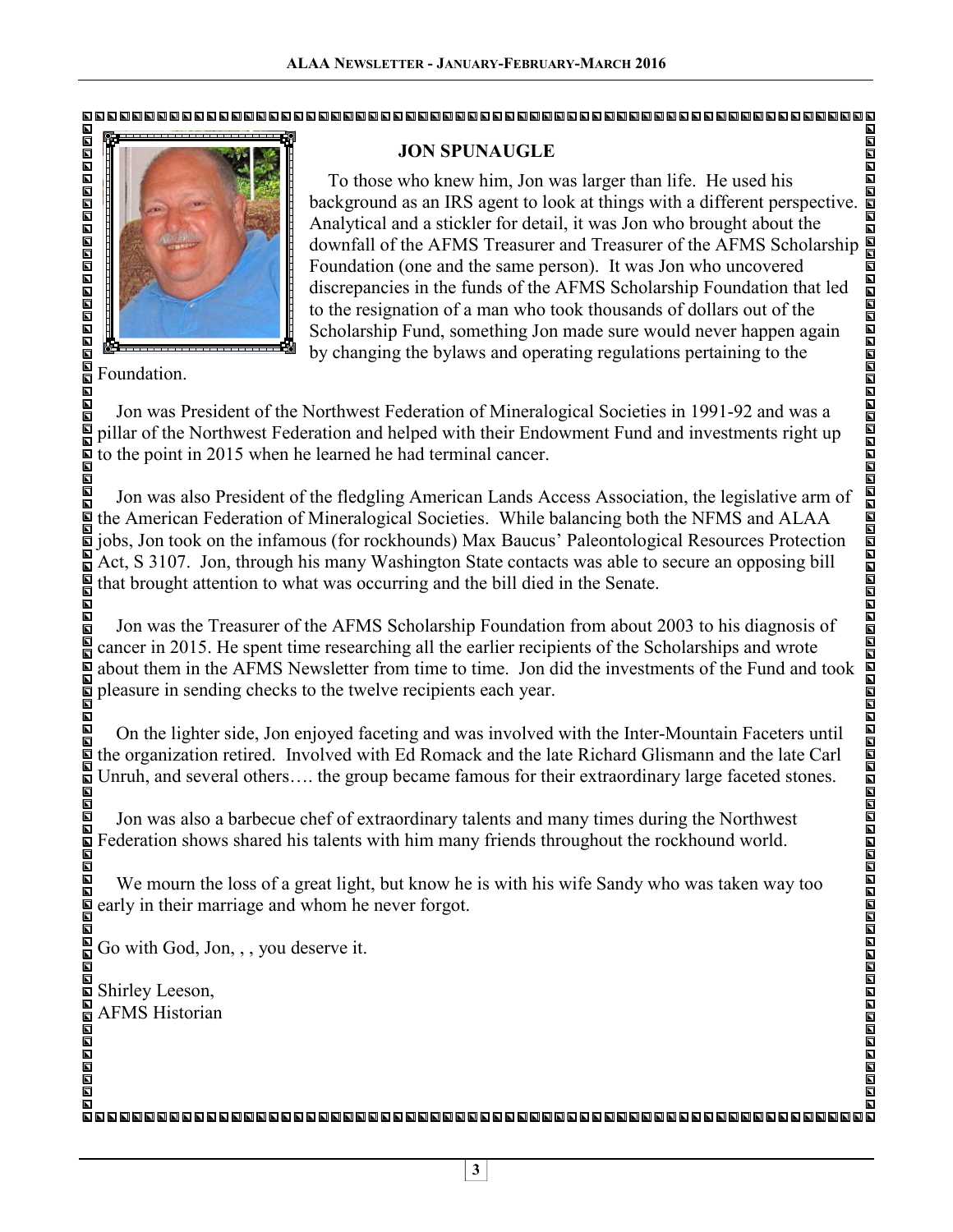#### **ALAA OPEN MEETING AT QUARTZSITE, ARIZONA FRIDAY, JANUARY 22, 2016**  7pm at the New Quartzsite Community Center Hwy 95 North, Right on Chandler to end of road

465 Plymouth Road

 I'm giving you the address to the new facility ALAA used for our Public Meeting on Friday, January 22, 2016 because it wasn't well known and people had trouble finding it.

I've been told we will use the same facility next year during the Quartzsite happening.

 In the past several years ALAA has dealt with local issues, the BLM closing many roads and trails around the Quartzsite area, much to the dismay of the snow birds and off road enthusiasts. This year was different. We were fortunate to have Mike Hunerlach, US Forest Service Head Geologist (recently retired) speak to us on Rockhounding on Public Lands managed by the Forest Service and also insight into the laws, rules and regulations that affect collecting rocks, minerals and non-vertebrate fossils.

 This was a big subject to cover in such a short time. Mike did a great job of telling us about the Mining Law of 1872 and how it is interpreted today by those in the Forest Service. And this isn't necessarily the way the law is written. His strong suggestion was to get a copy of the CODE OF REGULATIONS, Title 36, Parks, Forests and Public Property and he would help us locate those sections that are pertinent to rockhounds. This is important because the rangers coming out of liberal universities are leaning toward protecting plants, animals, trees, grasses and other non-human entities. And frequently he found in coming in to clean up a misunderstanding between humans and the Forest Service Personnel, they, the rangers, really weren't using the letter of the law, but their own interpretation of the law. In addition to the Title for Parks, Forests, etc. there is also Title 43, Public Lands, Interior Department. You can obtain your own personal copy from the US Printing Office or from Amazon. Or, you may also go to **www.amlands.org** on the home page, scroll down to the article about the meeting and click on either of these titles and download any part of either Title 36 or Title 43. BEWARE, if you decide you want a hard copy, I strongly suggest you get the second book, from 1000 on, for Title 43, I bought the first of two books, and all the information I needed wasn't there… it's all in the second book.

 Mike has offered his help in learning more about the Code of Regulations and how to use it to our advantage and this is huge.

 San Diego Mineral & Gem Society is a member of ALAA and we will keep you updated as to what is going on regarding 'our public lands.'

Shirley Leeson, ALAA

#### **THINK ABOUT IT**

Why is the third hand on the watch, called a second hand?

Why is it that night falls but day breaks?

Why does killing time damage Eternity?

Why do people in Australia call the rest of the world 'up over?'

How come wrong numbers are never busy?

#### **Ref: Ghost Sheet 11/03, via Lapidarian 1/04**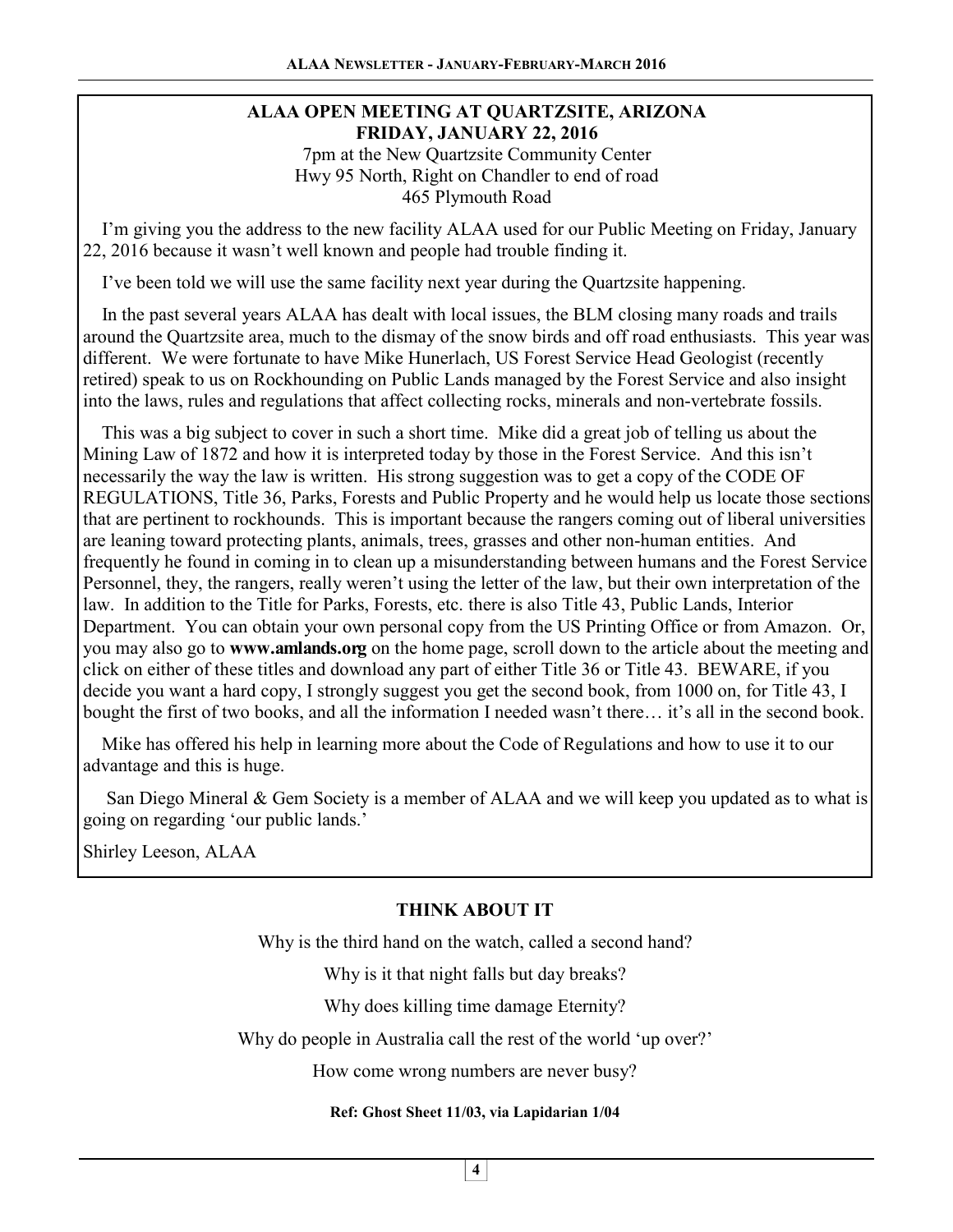#### **SHOW DATES FOR GEM & MINERAL SHOWS**

**SPONSORED BY MEMBER CLUBS AND SOCIETIES OF ALAA, INC. YOUR ALAA AFFILIATED CLUB COULD HAVE ITS SHOW LISTED HERE.** 

**Send suggestions or problems to webmaster** 

**American Lands Access Association PO Box 54398** 

**San Jose, CA 95154** 

#### **APRIL**

 April 9 Central Arkansas Gem, Min. & Geology Society Benton County Fairgrounds, 1500 South Oak, Elder Johnson Pavilion, Burns Park, North Little Rock, Arkansas Contact: **steelpony@aol.com**

April  $7 - 9$ Indian Mounds Rock & Mineral Club Roger's Plaza, Clyde Park & 28<sup>th</sup> St. Wyoming, Michigan Contact: **kreigh@gmail.com**

April  $8 - 10$ Yakima Rock & Mineral Club Central Washington State Fair Grounds, Modern Living Building 1301 South Fair Ave, Yakima, Washington Contact: **kima\_rockhounds12@yahoo.com**

April  $8 - 10$ Golden Spike Gem & Mineral Society Golden Spike Event Center, Weber Co. Fairgrounds, 1000 N 1200 W, Ogden, Utah Contact: **gemshow@goldenspikegem.org**

 April 15 – 17 Willamette Agate & Mineral Society Polk Co. Fairgrounds, 520 S Pacific Hwy W, Rickreall, Oregon Contact: **reflippoo@hotmail.com**

 April 16 – 17 Lakeside Gem & Mineral Club Kennewick, Washington

 April 16 – 17 Santa Clara Gem & Mineral Society Santa Clara Fairgrounds, 344 Tully Rd. San Jose, California Contact: **info@scvgms.org**

 April 22 – 24 Mt. Hood Rock Club W. P. Jackson Armory, 6255 NE Cornfoot Rd. Portland, Oregon Contact: **mhrcshow@gmail.com**

 April 23 - 24 Antelope Valley Gem & Mineral Club Lancaster High School,  $44701 - 32<sup>nd</sup>$  Street W Lancaster, CA **cjq\_62@yahoo.com**

April 23-24

Cuyanoga Falls, Ohio: Summit Lapidary Club Semi Annual Show, Eminzo & Sons Expo Center, 48 East Bath Rd., Cuyanoga Falls. Sat 10-6; Sun 10-5. Contact Bob Powers 440-237- 6170 **gemboree@outlook.com www.lapidaryclubofohio.org**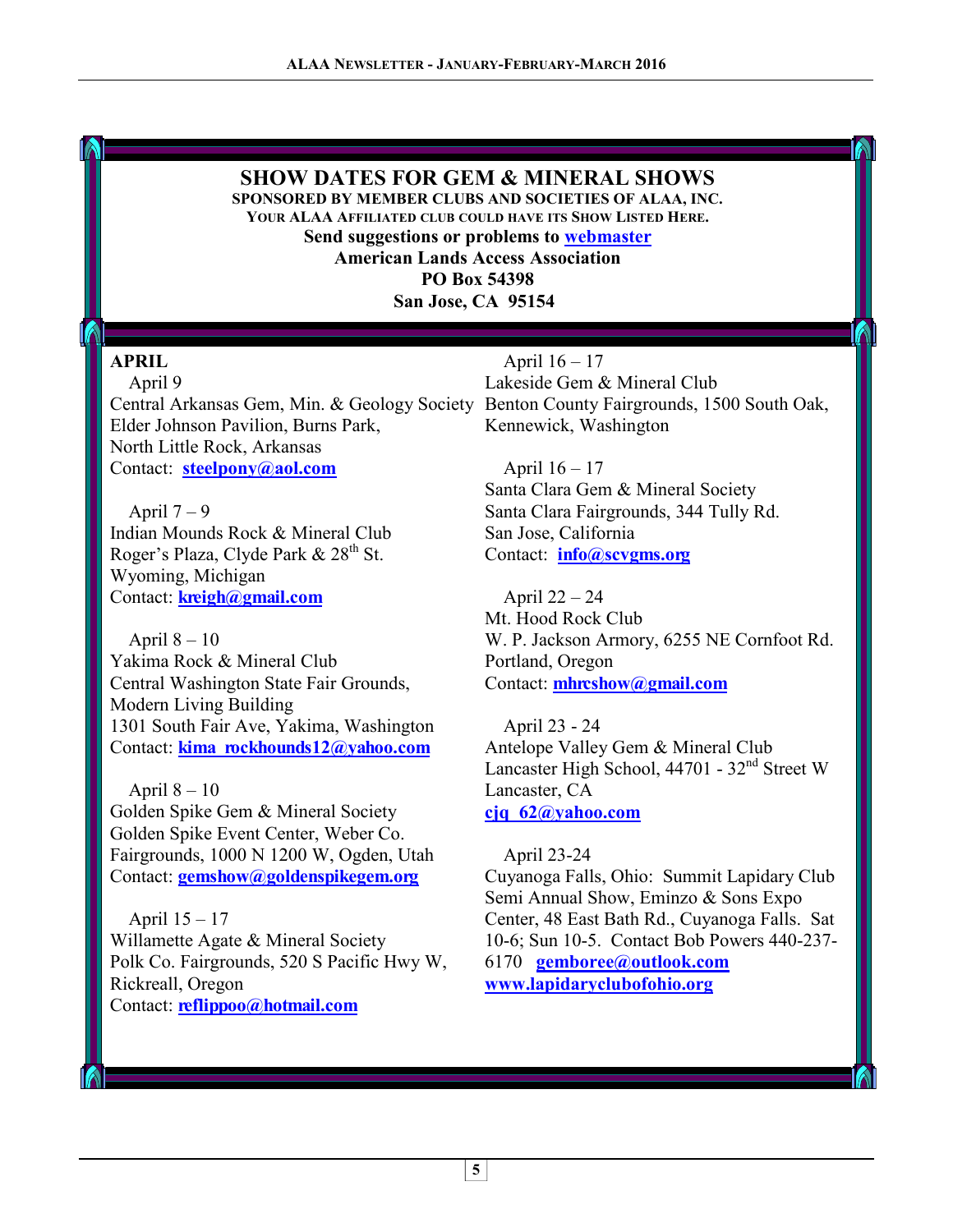#### April  $30 - May 1$

Everett Gem & Mineral Club Everett Community College, Walt Prince Student Fitness Center, 2206 Tower Street, Everett, Washington Contact: **rockngemmack1@gmail.com**

### **MAY**

May  $7 - 8$ Cuyuna Rock, Gem & Mineral Society Crow Wing Co. Fairgrounds,  $2000$  SE  $13<sup>th</sup>$  St. Brainerd, Minnesota Contact: **sharon@agatesrocks.com www.cuyunarockclub.org**

 May 7 - 8 Searchers Gem & Mineral Society Brookhurst Community Center, 2271 W Crescent Ave Anaheim, California Contact: **hearth.m@gmail.com**

May  $7 - 8$ Reno Gem & Mineral Society Reno Events Center, 1350 N. Wells Ave Reno, Nevada Contact: **www.renorockhounds.com**

 May 13 - 15 Yucaipa Valley Gem & Mineral Society Yucaipa Music & Arts Festival, Yucaipa Blvd Yucaipa, California Contact: **res09ayd@verizon.net**

May  $21 - 22$ Bitterroot Gem & Mineral Society First Interstate Center, Ravali County Fairgrounds 100 Old Corvallis Road, Hamilton, Montana Contact: **viethsteve88@gmail.com**

#### **JUNE**

 June 3 - 5 North Orange Co. Gem & Mineral Society La Habra Comm. Center, 101 W La Habra Blvd La Habra, California Contact: **odwarthen@verizon.net**

June  $4-5$ North Idaho Mineral Club Kootani Co. Fairg., 4056 N Government Way, Coeur d'Alene, Idaho

 June 24 – 26 Lawrence County Rock Club Lawrence Co. Fairgrounds, US Hwy 70 W, Bedford, Indiana Contact: **Djt5766jkft@msn.com**

#### **JULY**

 July 23 – 24 Ozark Earth Science Gem & Mineral Club Baxter County Fairgrounds, Educational Bldg 1507 Fairgrounds Dr. Mountain, Home, Arkansas Contact: **edscamp3@yahoo.com**

 July 29 – 31 **Willamette Agate & Mineral Society AFMS/ NFMS NATIONAL SHOW Linn County Expo Center, Albany, Oregon Contact: jvancura@peak.org www.wamsi.org** 

#### **AUGUST**

 August 6 Ishpeming Rock & Mineral Club Elks Club Hall, 597 Lake Shore Dr. Ishpeming, Michigan Contact: **www.ishpemingrocks.org**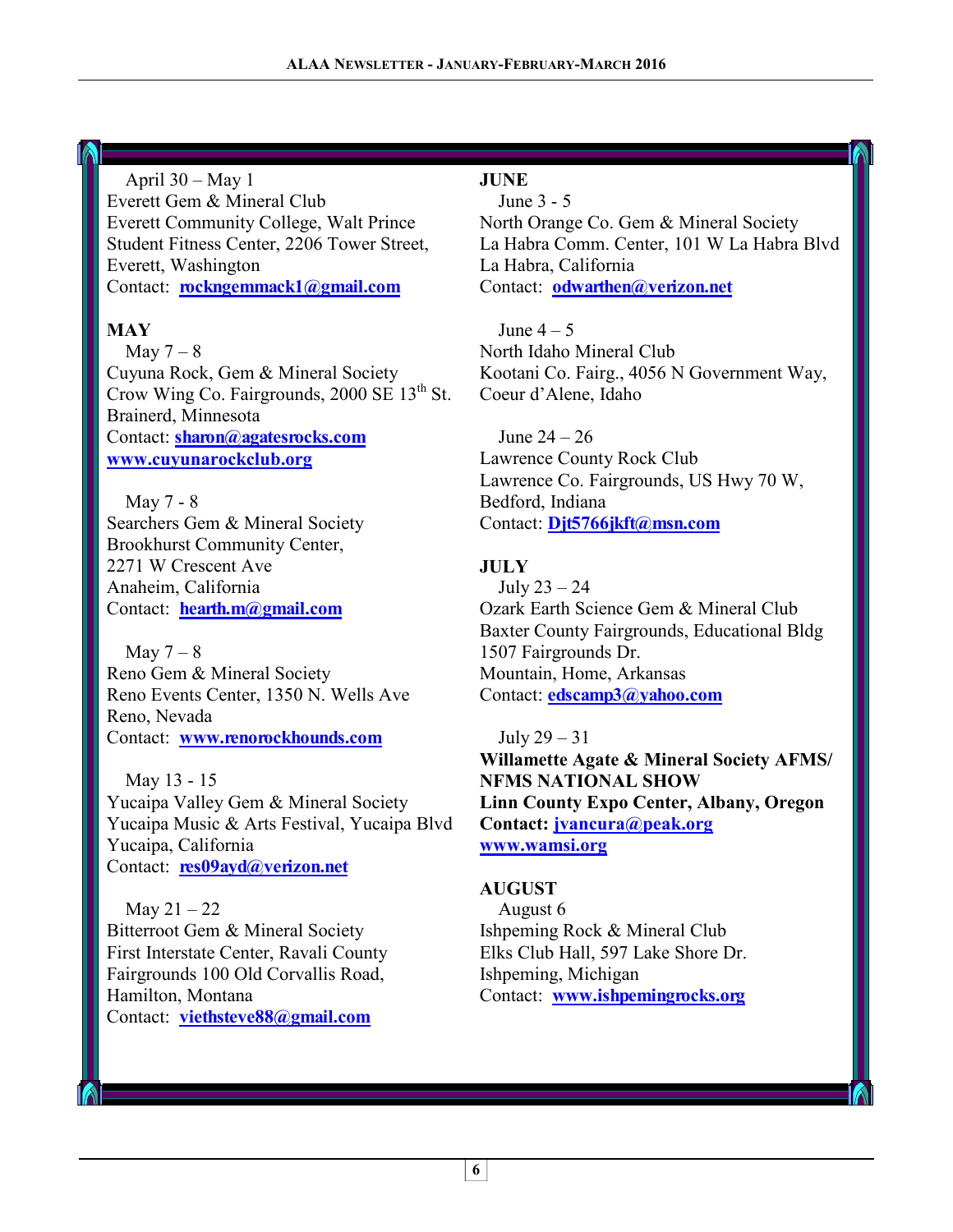#### **QUARTZSITE CLEANUP 2016**

 The **Fourth Annual ALAA Sponsored BLM Trash Cleanup** was held this year in Quartzsite, Arizona, Sunday, January 24, 2016. It began at 10:00 am MST and lasted for about 2 hours. Rockhounds from around the area came to help clean up trash along the south side of Dome Rock Road about 10 miles west of Quartzsite. The cleanup activity is now a yearly activity by ALAA Members and Rockhounds visiting the Quartzsite area during the month of January. Over one ton of trash was collected and removed from your Public Land. We are glad you took the time to help!



**ARE YOU WILLING TO DO A BLM/FORESTRY CLEAN-UP? BY SHIRLEY LEESON ALAA AMBASSADOR AND PAST PRESIDENT** 

 Around 20 Rockhounds, and BLM personnel spent over 2 hours in the morning cool and collected a trailer load and Pickup load of trash and garbage from along the south side of I-10 on Dome Rock Road about 10 miles west of Quartzsite, Arizona. The effort was again a great success and plans are already under way for the 2017 area clean-up. The 2017 clean up will be east of Quartzsite at Gold Nugget Road.

 Because of the work being accomplished by ALAA and concerned Rockhounds for our Public Lands, the BLM is placing Clean up signs at both the Tom Wells Road and Golden Nugget Road Locations acknowledging the effort of ALAA and Rockhounds as good stewards of Public Lands.



**GOLD NUGGET ROAD - January 2016** *Continued on Page 8*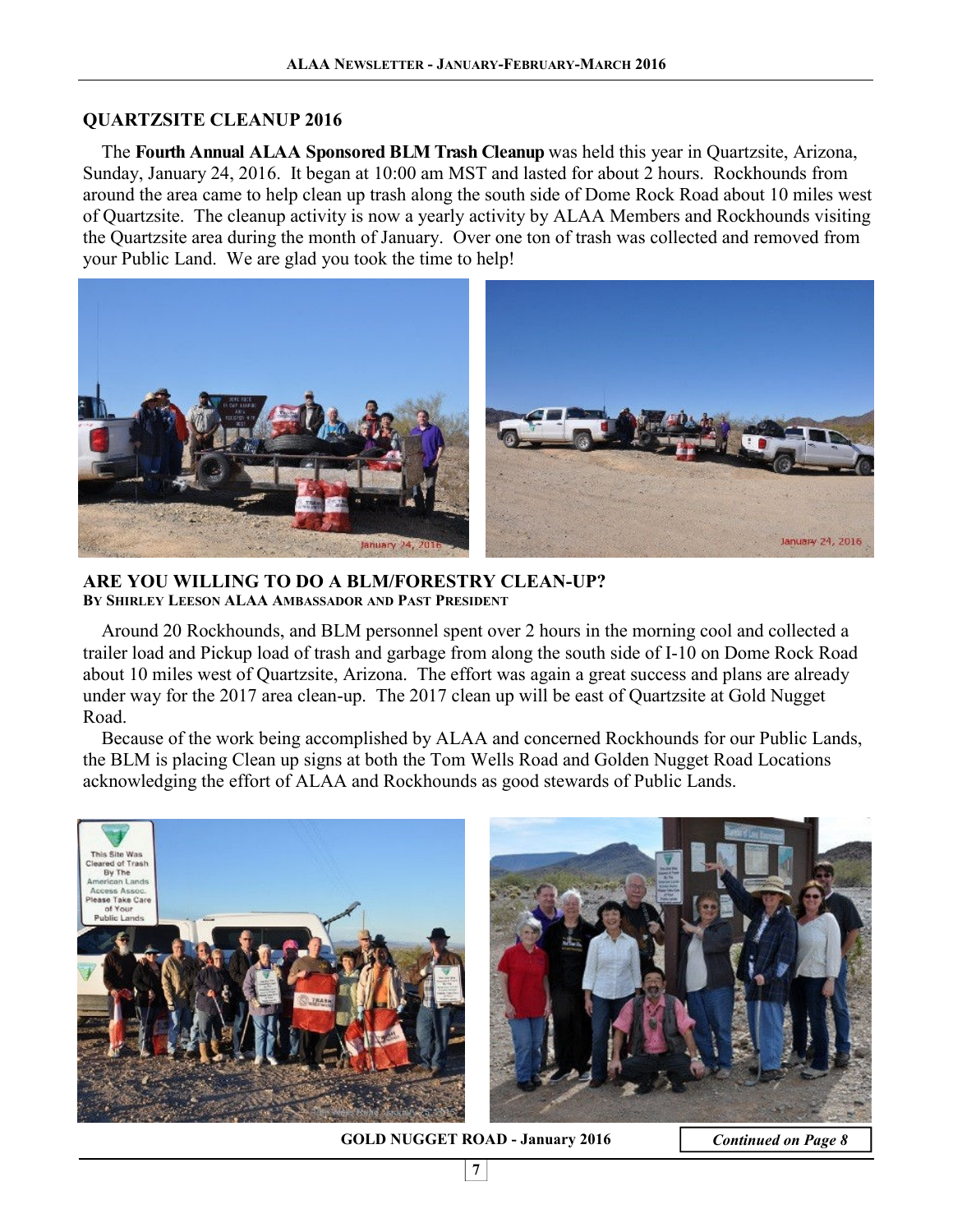#### *Re: QUARTZSITE CLEANUP - Continued*

 These signs will remind travelers and users that these lands are your Public Lands and as such need to be kept clean of waste and trash.

 On January 22, 2016 Rockhounds returned to Gold Nugget Road to visit the sign the BLM dedicated to the work ALAA and Rockhounds have accomplished in helping to keep your public lands clear of trash and garbage. There were Rockhounds from Oregon, Idaho, Montana, California and Arizona who returned to the site of the first ALAA-BLM Public Lands Clean-up of Quartzsite.

 Gold Nugget Road was the first site cleaned of nearly 3 tons of roadside trash in 2013 by the American Lands Access Association sponsored Rockhound Cleanup. The 2017 clean-up will again return to Gold Nugget road for another ALAA-BLM- Rockhound Clean-up event. The BLM and ALAA would like to thank all of the Rockhounds, OHV Enthusiasts and the good people of Quartzsite who help make this project a success.



**Dan Newhouse needs to be contacted by a lot of Washington State and NFMS Rockhounds and convince him to add "Recreational Rockhounding" to any Public Land Use legislation going through the House. Now is the time NFMS Rockhounds need to Speak up and make their voices heard!** 

#### **HELP FOR CONSTITUENTS IN CENTRAL WASHINGTON**

 If you have any thoughts or need assistance on issues affecting veterans or other federal agencies, please **do not hesitate to contact my office locations in Yakima and the Tri-Cities.** These offices are 'constituent service centers' for you when you have a question, comment, concern, or need assistance with a federal agency. My staff members are also available to meet with the anyone who needs help with a federal agency or has questions or comments on federal issues during **regular mobile office hours in Okanogan, Grant, and Adams counties**. Î

#### *And Here Is Why! He seems to be on the side of the "Rockhound" but just does not know it, yet!*

The House recently passed, with my strong support, the *Sportsmen's Heritage and Recreational Enhancement* (SHARE) *Act* to improve federal land management and protect public access and opportunities for hunting, fishing, and recreational shooting. I was pleased that the SHARE Act included my amendment to require the U.S. Forest Service to publish a notice in the Federal Register, along with a justification, for the closure of any public road on Forest System lands. The SHARE Act would also protect Second Amendment rights and the use of traditional ammunition and fishing tackle. The bottom line is that no bureaucrat should arbitrarily block access to public roads. Federal agencies must be held accountable to notify the public and justify any road closures that have an outsize impact on local communities, residents, and recreational groups who rely on access to those roads.

| Dan Newhouse       |                                     |                                |                              |
|--------------------|-------------------------------------|--------------------------------|------------------------------|
|                    | : Washington, DC Office             | Tri-Cities Office              | Yakima Office                |
| Member of Congress | :1641 Longworth House Office Build. | 3100 George Washington Wy #135 | 402 E. Yakima Ave Suite #445 |
|                    | : Washington, DC 20515              | Richland, WA 99354             | Yakima, WA 98901             |
|                    | : Phone: $(202)$ 225-5816           | Phone: (509) 713-7374          | Phone: (509) 452-3243        |
|                    | : Fax: $(202)$ 225-3251             | Fax: (509) 713-7377            | Fax: (509) 452-3438          |
|                    |                                     |                                |                              |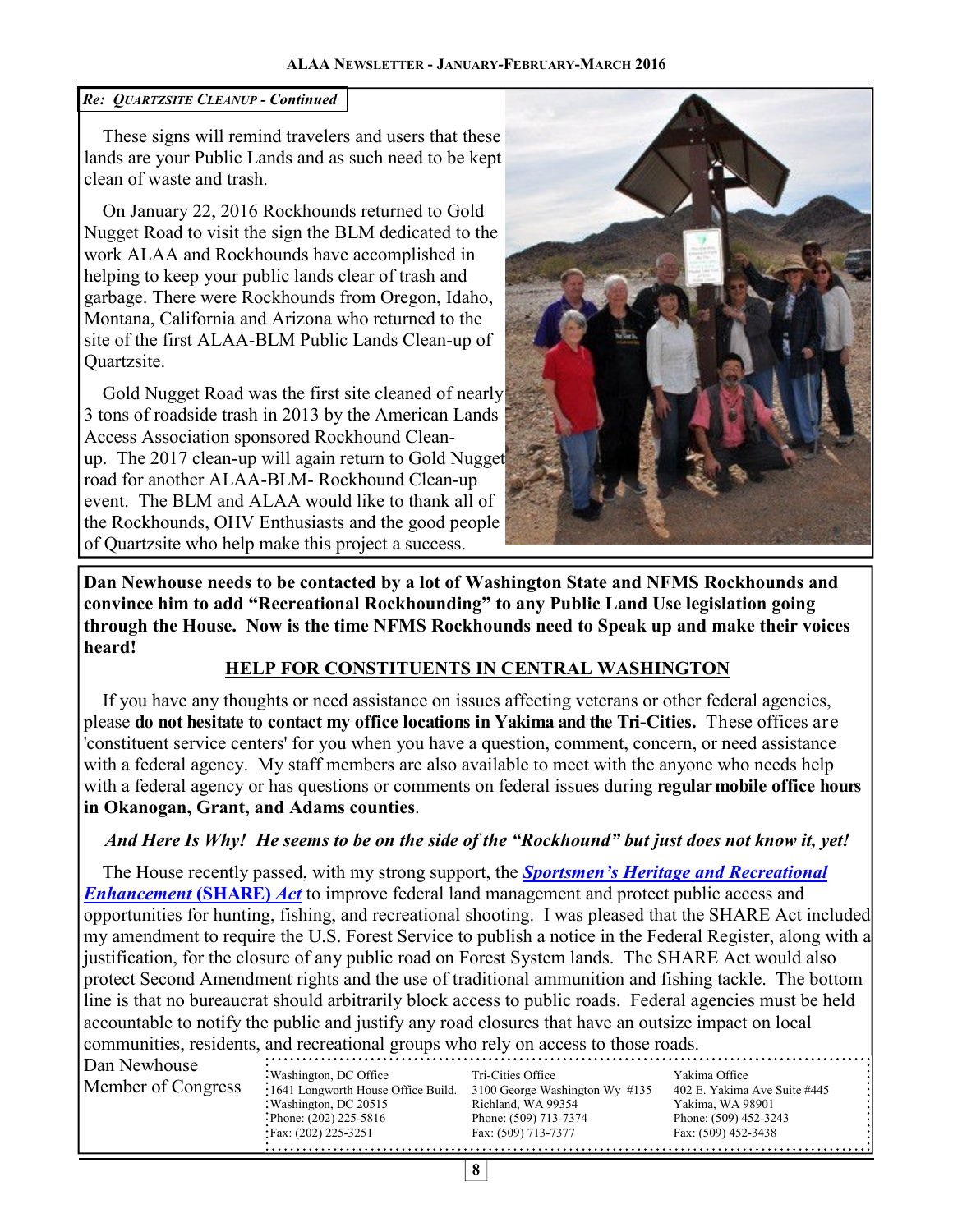#### **SPEARFISH CANYON FOUNDATION**

South Dakota Public Land News - by Jan Baumeister, South Dakota Representative-Rocky Mountain Federation Mineralogy Society (12 states) - Public Lands Activity Committee; and Western Dakota Gem and Mineral Society, Rapid City, SD.

Rapid City Journal, page A4-January 13, 2016-by Journal Staff and page 1, Rapid City Journal, Monday, January 25, 2016

#### Spearfish Canyon and Falls

 SD Governor Daugaard and a "Spearfish Canyon Foundation" are planning to "donate" land to the state Department of Game, Fish and Parks after purchase 72 acres in Spearfish Canyon, including the scenic Spearfish Falls. The land is adjacent to two state-owned parcels including Rough Lock Falls Nature area. Then additional land for the proposed park, which Governor Daugaard called, "Spearfish Canyon State Park" could come from the federal-state land -1,490 acres of Forest Service land exchange that Governor Daugaard said is being pursued at the federal level by US Senator John Thune, R-SD. He stated that the area as a state park would result in improved opportunities for camping, hiking, fishing and sightseeing. Once a State park, excessive fees can be charged for each activity listed as well as restriction as no gold panning, and rock hunting! All activities, under the present ownership and the National Forest have been free. There are beautiful banded agates in Custer State Park, but hunting is prohibited so will never be any rock hunting in the Spearfish Canyonlands in future State parks.

**(CONTINUED REPORT)** Rapid City Journal, January 17, 2016-Seth Tupper, Journal Staff: A Fight at the Falls - A caption under the picture of Roughlock Falls stated: Park Fee possible for Roughlock Falls! Excitement over potential state park is tempered by the assumption that an entry fee will be imposed. South Dakotans have long had free access to the canyon wonders. A state official, a policy adviser to Gov. Daugaard, told the Journal that while Spearfish Canyon State Park is a long way from reality, an entrance fee is a possibility over the long term. We do not need this proposed State Park!

 An example of State and National Parks is in this same issue, page E5 under article "Badlands Should Explain Fees". A headline on the homepage of the Badlands National Park website says "Good Times in the Badlands". The Park officials want to charge more fees. The proposal calls for raising the Walk-In fee from \$7.00 to \$12.00, the motorcycle rate from \$10.00 to \$20.00 and vehicle rate from \$15.00 to \$25. These passes are only good for seven days, to drive on existing highways of  $\#377$  and  $\#240$ between Interior and south of Wall, SD. Doesn't the present SD Governor and SD senators in Washington realize people will not be driving thru parks with such outrageous fees, as most tourists go thru these areas in one day, and it will result in loss of revenue for South Dakota! Recently, the City of Sturgis who owns 640 acres of land southwest of the city, is trying to sell it to the State for another area of a State Park! State Parks are closing lands for public usage plus adding steep permit fees to doing anything in them. It's all about taking our freedom of using public forest land, the use of roads and trails from the people who support government by taxes.

 I've contacted both SD Senators and wrote to Governor Daugaard. Governor Daugaard phone is 605- 773-3212, you can find our Washington, DC Senator's phone in the Rapid City Journal once a week, or contact their Rapid City offices. I went into their websites and you can put an e-mail message and send it easily. I have also called Governor Daugaard's office and asked if there would be public meetings in the future concerning this proposed State Park and no one bothered to return my phone call! I expected this. If you are concerned, please contact these state and government officials.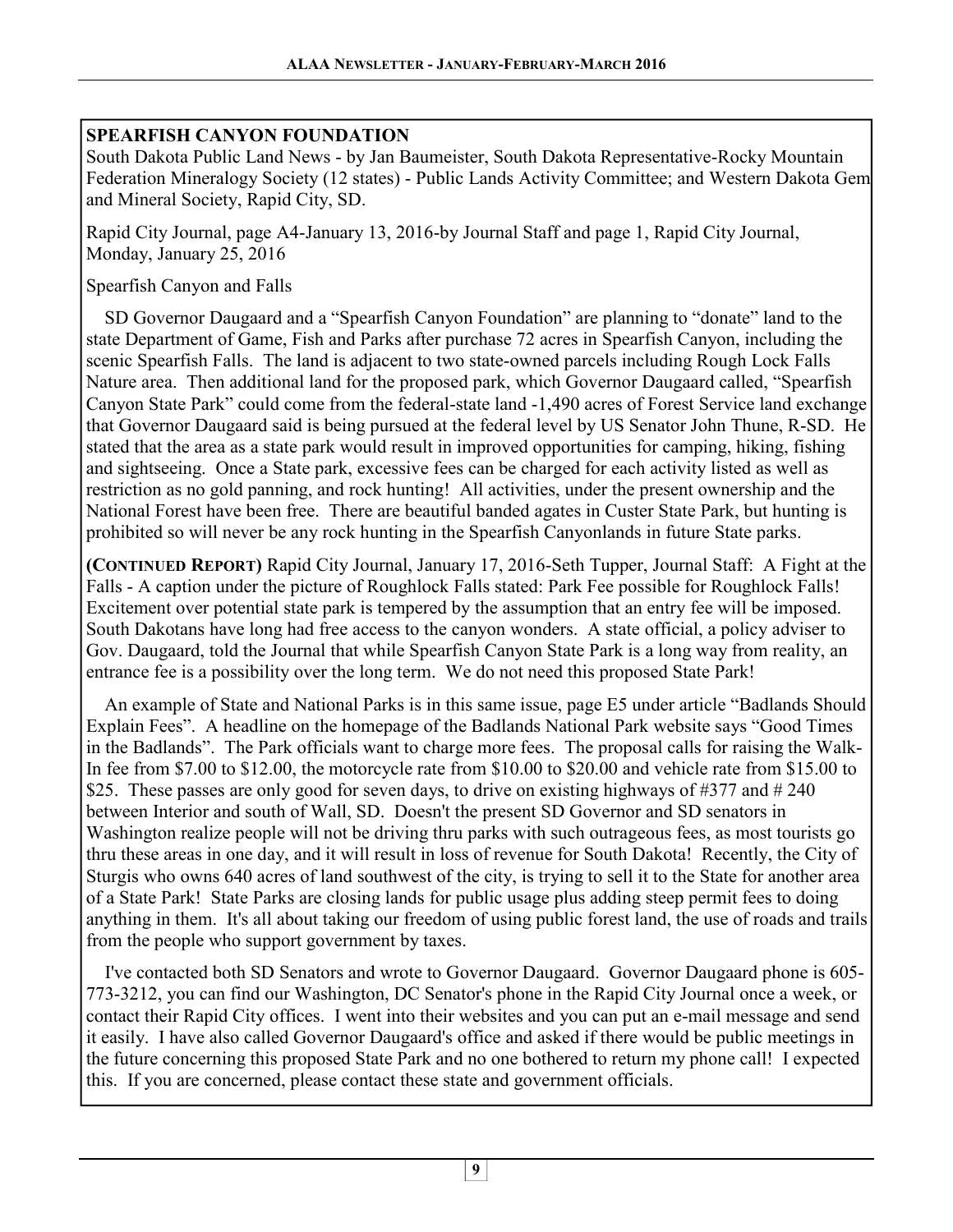

**From BLM California's Sand to Snow National Monument webpage; photo by Bob Wick** 

 The presidential pen created three more National Monuments, this time in the California desert. Largely at the behest of Senator Dianne Feinstein (D-CA), President Obama made the designation while on a mid-February trip to California.

 The acreage for these new monument designations totaled in excess of 1.8 million acres. When added to other areas of the desert currently preserved in national parks or in wilderness areas, more than 10 million acres of the California desert will now receive special protection under federal law.

 For the last seven years, Senator Feinstein worked on comprehensive legislation, S. 414, governing a variety of uses and protection of the California desert. She finally lost patience with the slow pace of the legislative process and turned to President Obama for relief by asking him to use the Antiquities Act to designate these new National Monuments. (See a related article in the November, 2015 issue of the ARRA newsletter) For the record, she encountered difficulties with her legislation when both the Democrats and the Republicans were in control of the Senate so this has not been a partisan issue. Rather, there has been controversy surrounding some the original provisions in her bill having to do with energy development and mineral extraction in the desert.

 From our perspective, the Senator's bill also permanently protected five separate OHV riding areas in the California desert so we have had a strong interest in her legislation. We feared that once the monument areas were created, she would lose interest in pursuing the other provisions through the legislative process. We are pleased to report that this has not turned out to be the case. Rather on February 23rd, she introduced S. 2568, the California Desert Conservation, Off-Road Recreation and Renewable Energy Act. This new legislation includes those five OHV recreation areas I mentioned previously.

On the House side, Rep. Paul Cook (R-8 CA) is in the process of revising his desert legislation to reflect these new monument areas. The Cook legislation also includes creating OHV recreation areas. We will continue to work closely with both the Feinstein and the Cook offices in an effort to create momentum for their desert management initiatives.

*Continued on Page 11*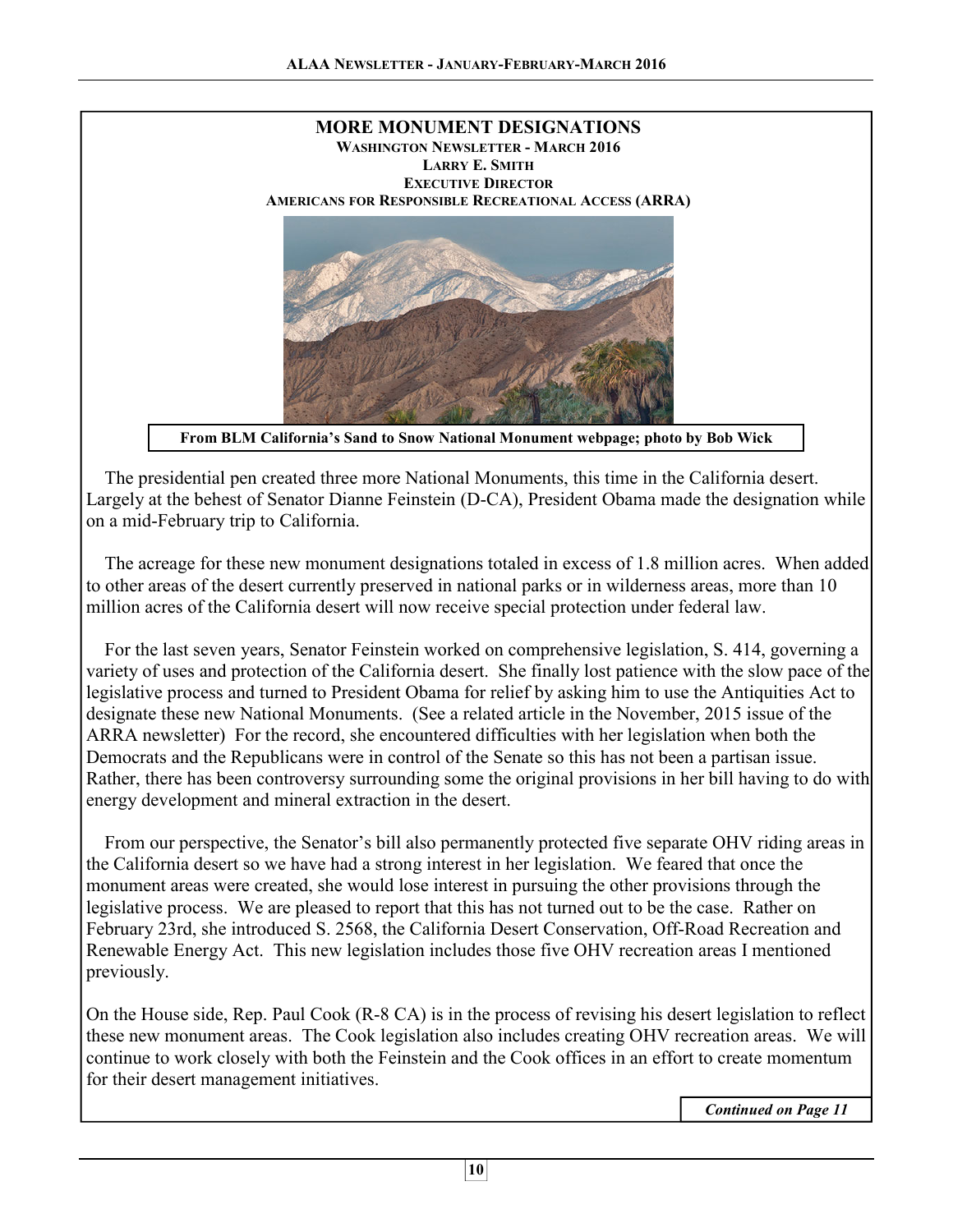*Re: MORE MONUMENT DESIGNATIONS - Continued* 

#### **BLM Proposed Rule on Resource Management Plans**

 We have been waiting for this to happen; it was just a matter of time. The Bureau of Land Management (BLM) announced it is a step closer in finalizing a rule governing the creation of Resource Management Plans (RPMs) for the more than 245 million acres of public lands under its jurisdiction. The rule will specify a process for developing, amending and revising RMPs in a way the Bureau hopes is more efficient and timely. The current intent is to have the rule signed, sealed and delivered by the end of the year just before the final days of the Obama Administration.

 We think there is something to be said for making the process more efficient. BLM hopes that the new process will help it become more agile when responding to changing circumstances on the ground. Our worry stems from the underlying premise that BLM lands should be managed from a landscapelevel perspective, meaning that the agency should not only look at how it is managing its own land, but what is happening also on privately held and state owned land adjacent to federal lands. There are a lot of unknown ramifications to this approach with concerns that Uncle Sam maybe reaching beyond what it already owns. If we are lucky, these concerns will prove to be unwarranted. If we are not, then it could be too late if federal mitigation efforts affect access to federal lands.

 In terms of next steps, the proposed rule was printed in the Federal Register on February 25th so public comments must be filed by April 25th. After a review of those comments, it is possible that BLM will make some final adjustment to the rule before making it final by the end of the year.

#### **By the Numbers**

 As we reported in our last newsletter, the President has submitted his final proposed budget to the Congress. Hearings have already begun with Cabinet members trudging up to Capitol Hill to appear before congressional committees to defend what the President has submitted. And quite often the discussions in these committee hearings will veer off from talking about the actual numbers into policy issues.

 Recently Secretary of the Interior Sally Jewell testified before the Senate Energy and Natural Resources Committee. Her prepared testimony provided an overview of the budget submission for the Department of the Interior which is standard fare. The fun always begins during the question and answer period. Secretary Jewell was asked what other National Monument designations were in the works before the end of the Obama Administration. Her response was that she was unaware of any and besides it was up to the President to decide. Unspoken was the message that if she knew, she wasn't going to tell. Only time will tell.

#### **THE WASHINGTON POST'S ANNUAL ALTERNATE MEANINGS FOR COMMON WORDS**

- 1. coffee, n. the person upon whom one coughs.
- 2. flabbergasted, adj. appalled by discovering how much weight one has gained.
- 3. abdicate, v. to give up all hope of ever having a flat stomach.
- 4. esplanade, v. to attempt an explanation while drunk.
- 5. negligent, adj. absentmindedly answering the door when wearing only a nightgown.
- 6. lymph, v. to walk with a lisp.
- 7. gargoyle, n. olive-flavored mouthwash.
- 8. balderdash, n. a rapidly receding hairline.
- 9. Frisbeetarianism, n. the belief that, after death, the soul flies up onto the roof and gets stuck there.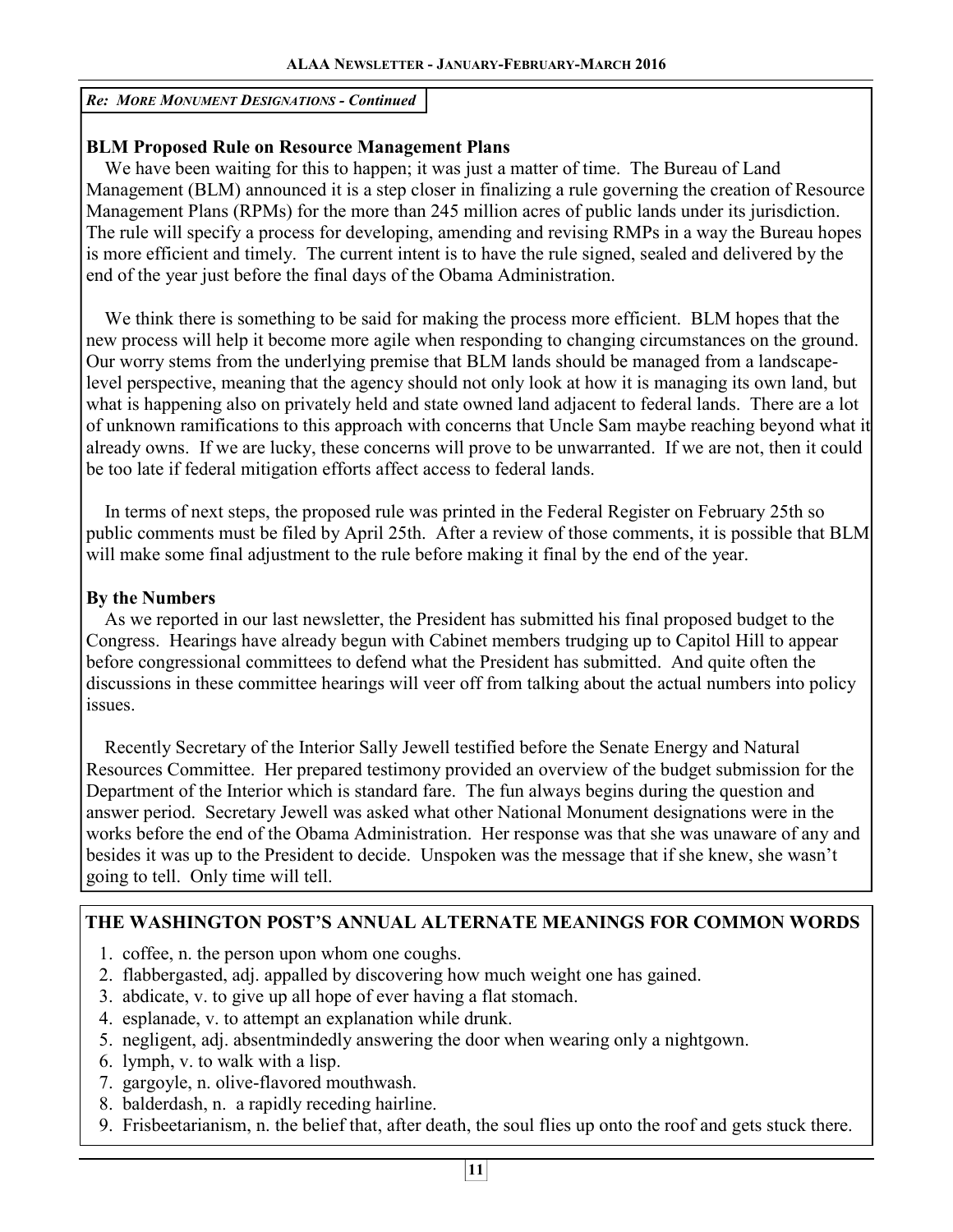#### **UTAH PUSHING TO REMOVE POLICE POWERS FROM BLM, FOREST SERVICE TUESDAY, MARCH 22, 2016 BY PETE KASPEROWICZ, WASHINGTON EXAMINER**

 Utah's four House Republicans introduced a bill that would strip the Bureau of Land Management and U.S. Forest Service of their power to police federal lands, and give that power over to local cops.

 Rep. Jason Chaffetz and his three GOP colleagues from Utah introduced the Local Enforcement for Local Lands Act.

 The lawmakers say the growth of police authorities in both agencies has distracted them from their main mission of managing federal land, and has created conflicts with local authorities. They also say federal agents are not as trusted as local police, and should be removed.

 "Federal agencies do not enjoy the same level of trust and respect as local law enforcement that are deeply rooted in local communities," Chaffetz and other lawmakers said. "This legislation will help deescalate conflicts between law enforcement and local residents while improving transparency and accountability."

 "The BLM and U.S. Forest Service will be able to focus on their core missions without the distraction of police functions. This is a win all around," they added.

 A letter the Utah Sheriffs' Association sent to Chaffetz shows that federal police agents and their local counterparts are butting heads, and that local police believe the feds are intruding on local authority.

**Source: Washington Examiner**

# Who needs to band together<br>to fight public land closures?

hikers, bikers, rafters, hunters, rock hounds, fishermen/women, equestrians, campers, prospectors, miners, boaters, dirt bikes, rock crawlers, loggers, kayakers, astronomers, bird watchers, snowmobilers, cross-country skiers, rock climbers, marksmen/women, 4x4s nature photographers, jeep racers, mushroom collectors, long-range shooters, ranchers/grazers, rural communities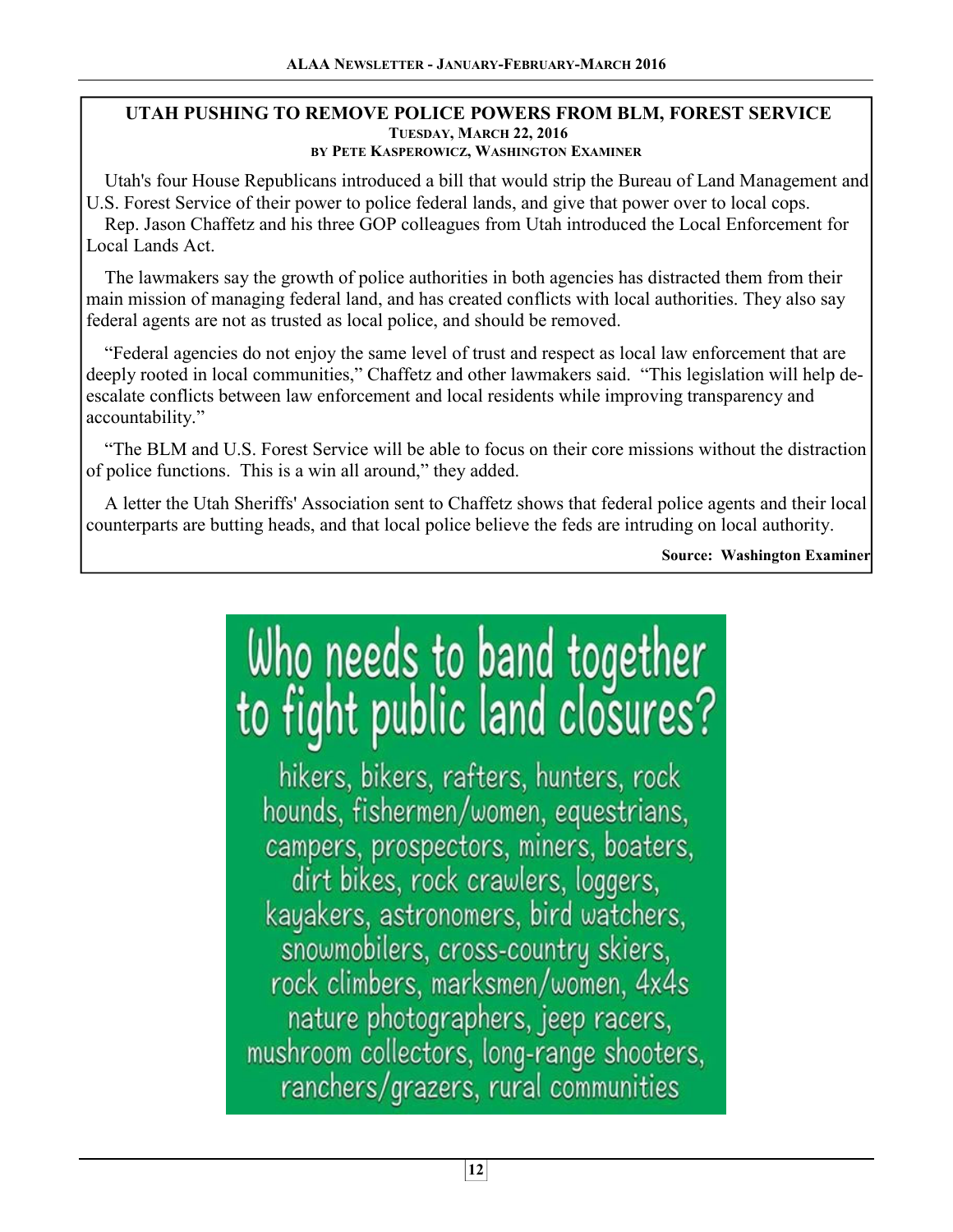#### **AMERICAN LANDS ACCESS ASSOCIATION, INC. 2016 OFFICERS & DIRECTORS**

#### **OFFICERS**

#### **PRESIDENT**

DOUG TRUE 2622 Broadwater Billings, MT 59102 **president@amlands.org** 

**VICE-PRESIDENT**  LAUREN WILLIAMS 957 E Elva St Idaho Falls ID 83401

**TREASURER**  FRANK MULLANEY

PO Box 54398 San Jose CA 95154 **treasurer@amlands.org** 

**vice\_president@amlands.org** 

**DIRECTORS** 

**PERMANENT DIRECTORS:** 

**THREE YEAR TERMS:** 

#### **MEMBERSHIP**

RUTH HIDALGO 2514 W Avenue O Palmdale CA 93551

Dee Holland, Registered Agent, Idaho **agent@amlands.org** 

John Martin, Webmaster **webmaster@amlands.org**  Tom Burchard, Newsletter Editor **editor@amlands.org**

Marion Roberts, California **mroberts@amlands.org**

#### **TWO YEAR TERMS:**

Northwest - **OPEN** Evan Day, Northwest **evan\_day@amlands.org**

**hidemi.kira@amlands.org**

Tom Noe, Midwest

#### Shirley Leeson, California **shirleyleeson@amlands.org**

Amy Granat, California **amy.granat@amlands.org**

Dr. Bob Carlson, Rocky Mountains **dr.bob@amlands.org**

**ONE YEAR TERM:**  Hidemi Kira, Northwest

John Wright, Southeast **john\_wright@amlands.org**

#### **CURRENT ALAA STATE REPRESENTATIVES**

Contact information for representatives can be found at **www.amlands.org**

| ALAA FACEBOOK ……… Ronna Watkins<br>PUBLIC LANDS ADVISORS ··· Harry & Helen Baker<br>PUBLIC LANDS ADVISORS ··· Mike Hunerlach |
|------------------------------------------------------------------------------------------------------------------------------|
| <b>CALIFORNIA</b>                                                                                                            |
| Northern ································ Dan Brown                                                                          |
| Central ································ Marion Roberts                                                                      |
|                                                                                                                              |
|                                                                                                                              |
| Southern Desert ················· OPEN                                                                                       |
| <b>IDAHO</b>                                                                                                                 |
| Northern ····························· Everett Headrick                                                                      |
|                                                                                                                              |

| MISSISSIPPI ······················· John Wright |  |
|-------------------------------------------------|--|
| MONTANA  Doug True                              |  |

| NEBRASKA ···················<br>Susy McMahan<br>NEVADA ··························· Norvie Enns<br>NEW MEXICO ················· Bob Carlson<br><b>NORTH CAROLINA ·······</b> Carl Talbott |
|------------------------------------------------------------------------------------------------------------------------------------------------------------------------------------------|
| OREGON                                                                                                                                                                                   |
| <b>SOUTH DAKOTA</b> ············· Jan Baumeister                                                                                                                                         |
| WASHINGTON<br>Central ···························· Andy Johnson                                                                                                                          |

**membership@amlands.org** 

**tom\_noe@amlands.org**

**SECRETARY**

SUSY MARTIN PO Box 900279 Palmdale CA 93590 **secretary@amlands.org**